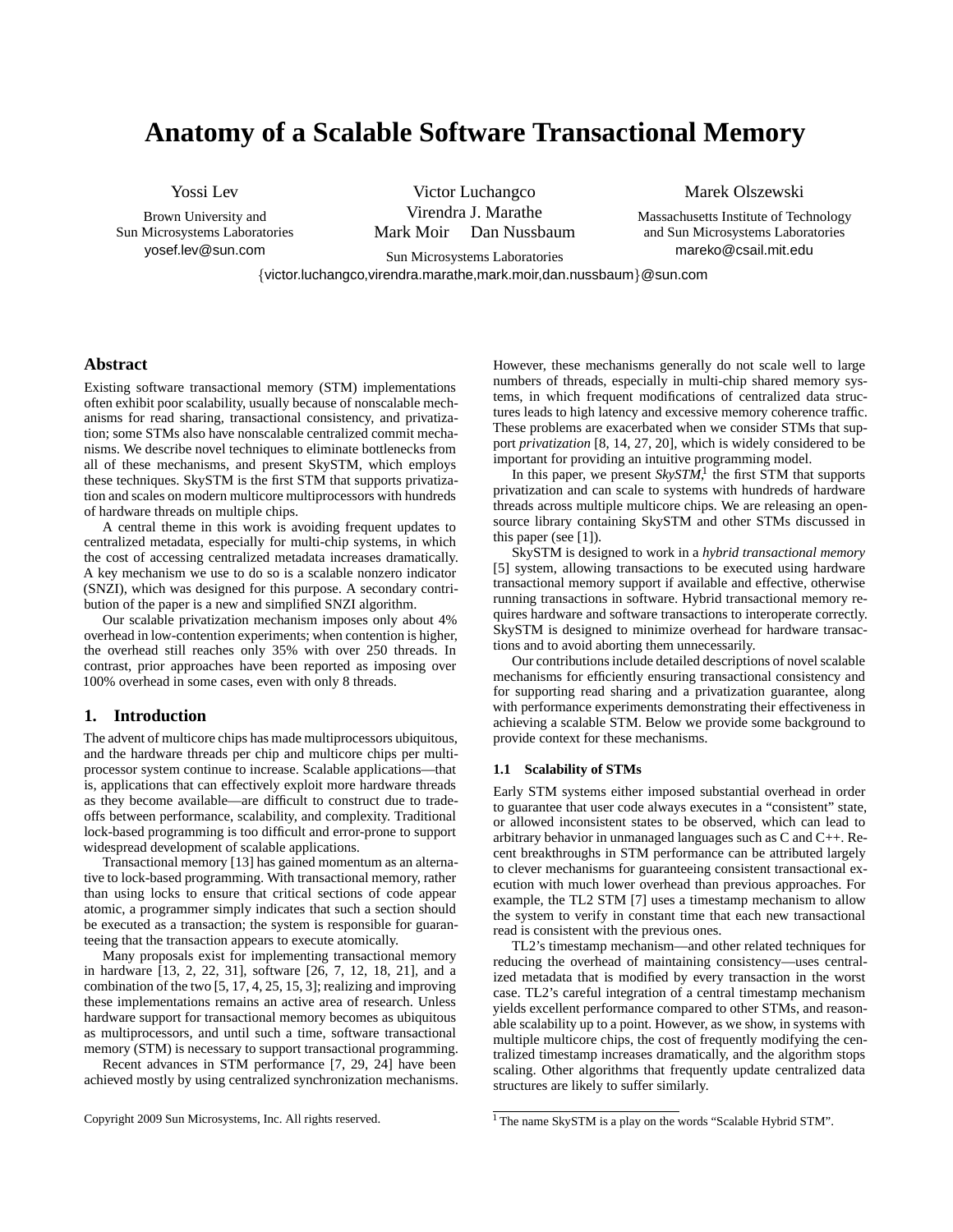Variants on the basic TL2 algorithm can reduce the frequency of updates to the global counter, thus significantly improving scalability. However, neither the basic form of TL2 nor any of these variants supports privatization. Marathe et al. [20] describe a variant of TL2 due to Detlefs et al. that supports privatization. We have also implemented this variant and, as we show, its scalability on multi-chip multicore systems is even worse than the basic form of TL2.<sup>2</sup> Moreover, as far as we know, the modifications required to make TL2 support privatization are incompatible with the variants to relieve pressure on the global counter. Thus, to date there is no scalable STM that supports privatization.

Supporting privatization is not the only challenge in achieving a scalable STM. Below we explain our general approach to achieving scalability, and discuss how we have applied this approach to eliminate or reduce scalability bottlenecks in several aspects of the STM, finishing with how we provide scalable privatization.

If a transactional application is not scalable due to contention on *application* data, the best STM cannot make it so. Thus, our goal is to avoid using mechanisms in the STM that *introduce* synchronization bottlenecks even when the application is scalable. A primary design goal for achieving this is to avoid contention on the STM's metadata when contention on application data is low. This suggests a *conflict-based* approach to synchronization, in which contention on STM metadata is induced only (or at least primarily) when there is contention on application data.<sup>3</sup> This approach has driven the development of the scalable STM mechanisms we present.

The first use of this approach concerns maintaining consistency during transactional execution. Early STM systems designed by us and others used either *invisible* reads, in which each transaction maintains per-read metadata to be revalidated after each subsequent read; or *visible* reads, in which each reader "registers" for each memory location it reads, so that a transaction wishing to write it can identify and abort such readers. Invisible read schemes imposed substantial overhead on transactions due to the need for repeated validation, and in hybrid TM contexts impose additional overhead on hardware transactions to update metadata to allow software readers to detect conflicts. Visible read schemes were complex, expensive, and nonscalable.

These tradeoffs led us to develop *semivisible* reads (originally semi-transparent reads [16]): a transaction that wishes to write to a memory location can determine whether *any* other transaction is reading the location, but not *which* transaction(s). This enables us to determine when writers conflict with readers and to maintain a counter that is incremented whenever such a conflict occurs. With care, we can arrange for transactions to avoid expensive validation in the vast majority of cases by checking whether *any* writer-reader conflict has occurred during its execution. The counter is updated only when there are writer-reader conflicts, consistent with the conflict-driven synchronization approach described above.

An obvious way to implement semivisible reads is to maintain a counter of readers for each memory location. However this simple approach introduces metadata contention between transactions that do not conflict (read sharing of application data causes contended write sharing of metadata). This problem was one of the primary motivations behind Scalable NonZero Indicator (SNZI, pronounced "snazzy") algorithms [9]. We exploit the fact that writers need to know only if there are *any* conflicting readers, not how many there are, to replace the nonscalable counter with a SNZI. The integration of SNZI into SkySTM demonstrates that these objects are not merely of theoretical interest, but are also useful in practice. A secondary contribution of our paper is to present a new and simpler SNZI algorithm that we discovered recently.

#### **1.2 Supporting privatization**

Making an STM scalable is made more difficult by the so-called *privatization problem* [8, 14, 27, 20]: A thread may use a transaction to "isolate" a shared chunk of memory so that no other thread should be able to access it (e.g., by setting all shared references to that memory chunk to NULL), and thereafter (nontransactionally) operate on that memory as though it were private. Allowing nontransactional access to private memory is crucial for both performance and interoperability reasons (see Section 5). However, with many prior STM implementations, an isolated buffer may still be written by another thread *after* the thread isolating the buffer finishes committing. For example, in a deferred-writes STM (i.e., one in which values written by a transaction are kept in a write set and copied back to the memory when the transaction commits, as opposed to one which writes immediately in place and undoes those writes if the transaction aborts), the other thread may have committed before the buffer was isolated but still be copying its write set back to memory. A similar problem occurs with writes by aborted transactions with STMs that perform in-place writes. These writes may interfere with the thread that thinks the memory is private.

In many multithreaded applications, the "lifecycle" of a chunk of memory is complex. For example, it may be used in a shared data structure, then removed from that data structure, then passed to a non-thread-safe legacy library for processing, then placed back into a different shared data structure, and at some point it may be deallocated. Requiring programmers to explicitly annotate code that "privatizes" a chunk of memory before it is accessed nontransactionally or deallocated is undesirable: doing so will be error-prone, especially when incrementally adopting transactional programming into a large lock-based application, and the resulting bugs will manifest nondeterministically and be difficult to reproduce and diagnose.

Previous mechanisms for *implicit* privatization, which address this problem without requiring explicit annotation, rely on expensive centralized mechanisms that severely impact scalability. For example, experiments presented by Yoo et al. [32] show that allowing programmers to *disable* their centralized privatization mechanism can result in more than a 100% performance improvement with just 8 threads in some cases. Allowing programmers to disable privatization where it is *not* needed is undoubtedly better than requiring them to provide annotations where it *is* needed. However, with such severe overhead, programmers will be motivated to disable privatization aggressively. Apart from the additional burden this places on the programmer, it is inevitable that programmers will incorrectly disable privatization, or perhaps subsequent code changes will render a previously correct usage incorrect, again resulting in subtle nondeterministic bugs. We are therefore motivated to find the best implicit privatization mechanisms possible to avoid the need for explicit programmer annotations.

We present a novel privatization mechanism in which a privatizing transaction waits only for *conflicting* transactions, in contrast to the aforementioned mechanisms, which require transactions to wait even for nonconflicting transactions. Thus, if the application has few conflicts, the privatization mechanism does not impede its scalability. Our scalable mechanisms for supporting transactional consistency and read sharing facilitate our privatization mechanism.

Marathe et al. [20] recently introduced a new privatization mechanism that is similarly motivated. In particular, they too observe that a privatizing transaction need not wait for others with which it does not conflict. However, their solution requires a centralized

 $2$  Dice experimented with essentially the same algorithm in early 2007 [6], but did not pursue it due to its poor performance.

<sup>&</sup>lt;sup>3</sup> As explained in Section 2.1, SkySTM hashes memory locations to metadata with the result that nonconflicting memory accesses in the application can sometimes result in "false" conflicts, which can sometimes impede scalability even when the application is scalable. In the remainder of the paper, we include false conflicts when we refer to application conflicts; reducing or eliminating false conflicts is future work.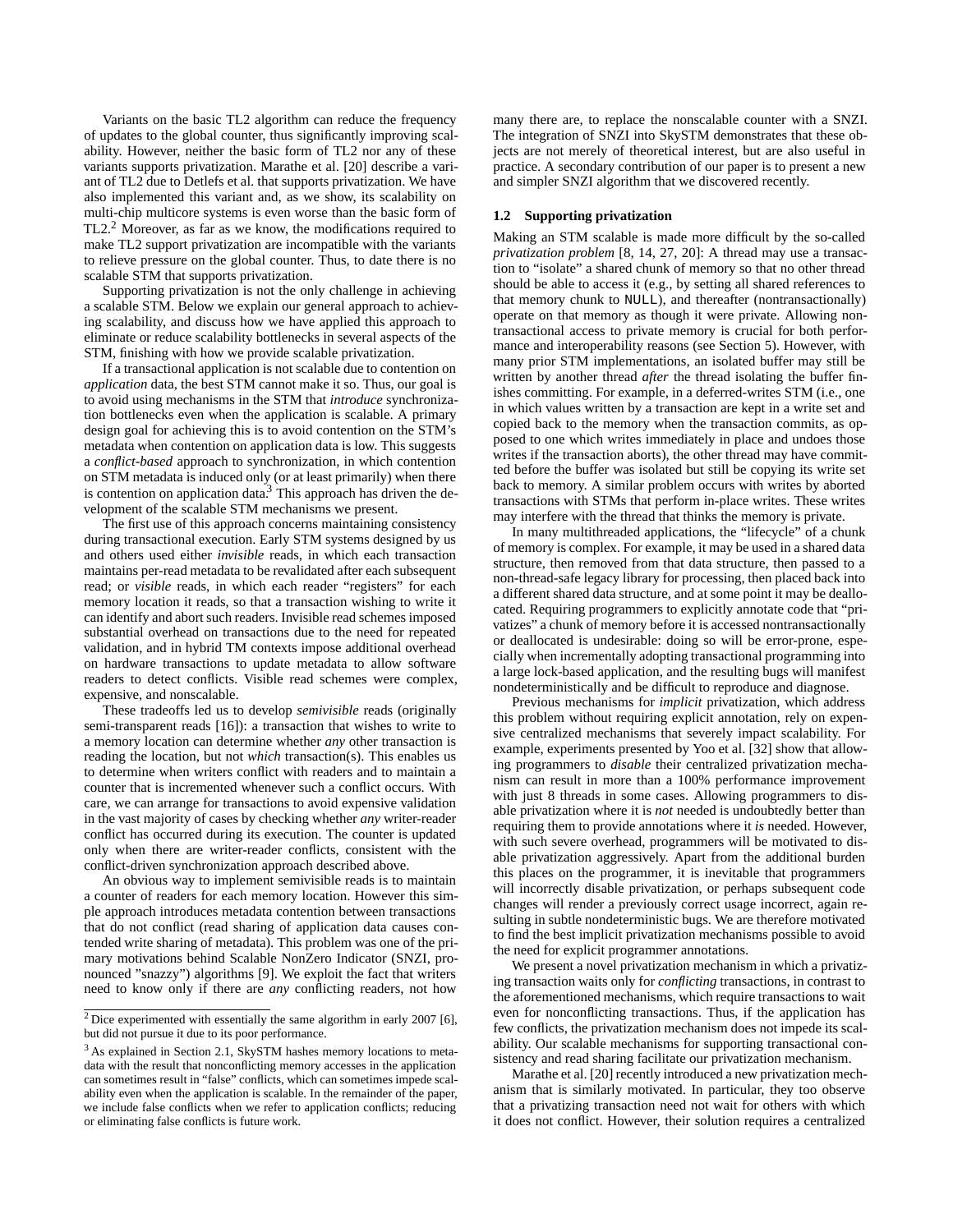list of all active transactions, and their experiments confirm our intuition that this list becomes a bottleneck and impedes scalability, even on a single-chip multicore system.

In Section 2, we review the HyTM STM [5], from which SkySTM evolved, and also some other relevant STMs. In Section 3, we describe the mechanism we use to validate reads quickly without introducing too much contention, and show how it improves scalability over the centralized timestamp mechanism used in TL2 and other STMs. Section 4 describes our new SNZI algorithm and shows how SNZI enables scalable read sharing. Section 5 discusses our privatization guarantee, describes a scalable algorithm that provides this guarantee, and demonstrates that it incurs modest overhead and does not impede scalability. We conclude in Section 6.

# **2. Background**

# **2.1 The HyTM STM**

The HyTM STM [5] uses a deferred writes approach, recording transactional writes in a private write set until commit time, when they are copied back to memory. A transaction can own a location either for reading or for writing, where write ownership is exclusive, and read ownership can be shared. Each location is associated with an *ownership record* (*orec*), which keeps the ownership information for the locations<sup>4</sup> with which it is associated.

Both the HyTM STM library and the SkySTM library support various modes, for example invisible vs. semivisible reads, and eager vs. lazy ownership acquisition of locations to be written. In this paper, we focus on semivisible reads and eager write acquisition, and comment on differences for other modes where appropriate.

Write ownership is obtained by storing the id of the (unique) owner in the appropriate orec. This ownership can be revoked only after the current owner is aborted. For read ownership, the HyTM STM uses semivisible reads, whereby a counter in the orec indicates how many (but not which) transactions own it for reading. In contrast to write ownership, when read ownership is revoked, the owners are not notified and aborted; it is the readers' responsibility to validate their read ownerships and abort themselves if any of those ownerships are revoked. To do that, when a transaction acquires an orec for reading (by incrementing the orec's read counter), it keeps a snapshot indicating the id of the last transaction that write-owned the orec. These snapshots are kept in a private read set, and are used to *validate* the transaction, i.e., check whether any of its read ownerships have been revoked. A completed transaction, whether committed or aborted, relinquishes all its ownerships.

Using semivisible reads facilitates efficient interaction with hardware transactions: When first accessing a location, a hardware transaction checks the associated orec to make sure that the access does not conflict with a software transaction. If the hardware transaction writes the location, it ensures that the read count is 0; if a software transaction later changes the counter to a nonzero value, the hardware transaction is aborted. Thus, the hardware transaction need not change any metadata used by the STM, which is important because we want to minimize the overhead for hardware transactions. As we later show, semivisible reads also enables a scalable mechanism for fast read validation.

Finally, a transaction (after validating its read set for the last time) commits by atomically changing its status to "Committed". This locks all the orecs it owns for writing, making the write ownership irrevocable until it is released (which is after the transaction finishes copying the values from its write set to the memory locations it wrote). Once a transaction commits, it becomes blocking (i.e., all concurrent transactions attempting to access the locations that are write owned by the committed transaction must wait for it to release ownership of those locations). A transaction never blocks other transactions while it is executing user code.

### **2.2 TL2 and its variants**

The need to validate reads makes it difficult to make transactional memory systems efficient and scalable. Whenever a transaction reads some memory location, it must ensure that the value it gets back is consistent with the values it has previously read. This is particularly important in unmanaged languages like C++, because using inconsistent reads can lead to arbitrary program behavior. A naïve validation algorithm that iterates over the entire read set on every validation incurs overhead that is quadratic in the number of reads over the whole transaction. This overhead dominates the cost of the transaction as its size increases.

Like SkySTM, TL2 [7] associates an orec with each memory location. TL2 uses a global shared counter to generate timestamps for committed transactions. Transactions are serialized in the order of their (unique) timestamps. When a transaction commits, it stores its timestamp in the orec of each location that it writes. Thus, a transaction can quickly check that a location has not changed since it began by recording the global counter when it begins, and comparing that value to the timestamp in the orec.

The open-source TL2 library [30] contains several variants on the basic algorithm described in [7], which differ in how they manage the global counter. As originally described, TL2 increments the counter every time a transaction that writes a location commits, and uses the resulting value as its timestamp. Thus, every such transaction has a unique timestamp. This induces contention on the global counter, even when transactions do not conflict with each other. In its default mode, called GV4, TL2 mitigates this problem by using a *pass-on-failure* strategy: if a transaction fails to increment the counter, it does not retry the increment, but instead uses the new value of the counter as its timestamp. This is safe because the counter is always incremented after the transaction has locked all the orecs associated with its writes, and validated its reads; hence transactions that contend on incrementing the counter do not conflict with each other, and can therefore commit "at the same time", using the same timestamp. This optimization significantly reduces the cost of the contention as long as the cost of shared memory access is low, because each writer-transaction tries to increment the counter exactly once, whether it succeeds or fails. However, as we later show, as the cost of shared memory access increases, this mechanism's scalability breaks down.

An alternate scheme, called GV5, further reduces contention for the global counter by not requiring every transaction even *attempt* to increment it. Instead, when a transaction commits, it reads the global counter and increments it locally, using the resulting value as its timestamp but not writing the incremented value back to the global counter. Thus, unlike in GV4, orecs may have timestamps that are greater than the value in the global counter. If a transaction accesses such an orec, then it aborts and ensures that the global counter's value is at least as large as the timestamp in the orec before retrying. Although GV5 reduces contention on the global counter, it introduces unnecessary aborts. In particular, if a single thread repeatedly accesses the same location in successive transactions, every second transaction will fail even if there are no other threads running.

GV6, the variant that seems to perform the best, combines the two schemes described above: A transaction uses the GV4 scheme with probability 1/32, and the GV5 scheme the rest of the time. This approach aims to avoid unnecessary aborts by advancing the counter, but avoids a bottleneck on the counter by incrementing it less frequently than GV4.

<sup>4</sup> Several locations are associated with each orec, introducing false conflicts but not affecting correctness.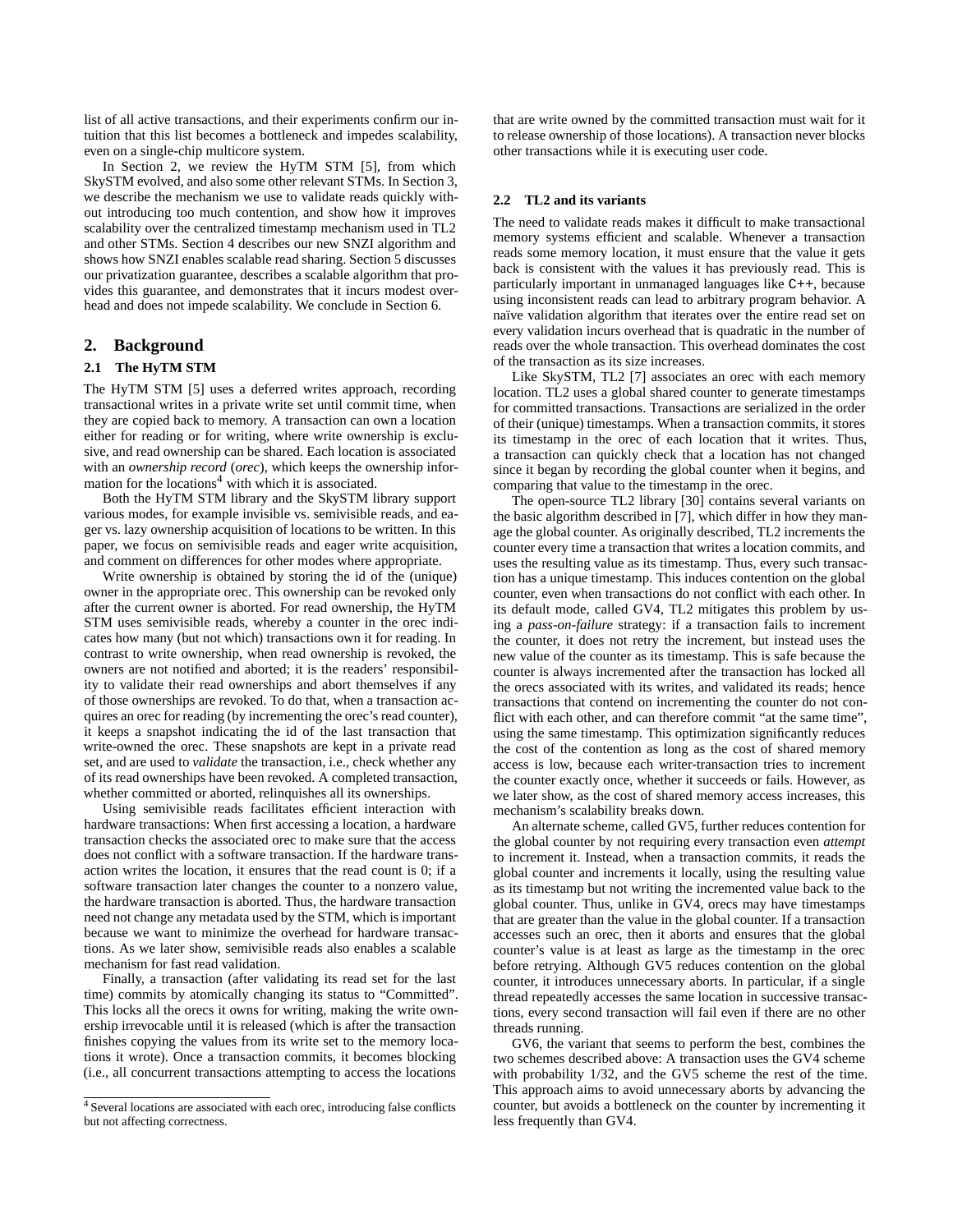## **2.3 Other recent STMs with centralized mechanisms**

RSTM [19] uses a global *committing counter* that is incremented every time a writer transaction commits, and transactions do full read set validation only when the global counter changes [28].

RingSTM [29] reduces the cost of validation by keeping an ordered ring with a record for each transaction that has committed, but may not have finished copying the values from its write set to shared memory. Again, the ring is a centralized structure that is modified by every transaction, and thus is likely to prevent RingSTM from scaling up to systems with many threads.

Other timestamp-based STMs have focused on reducing contention on the centralized timestamp using hardware support for distributed synchronized hardware clocks [23] or techniques to reduce transaction aborts due to false conflicts [10]. These STMs have only been demonstrated to scale to 16 or fewer threads, and they do not guarantee correct privatization.

## **2.4 Adding privatization to TL2**

As mentioned above, TL2 does not provide privatization. The *Ord* algorithm due to Detlefs et al. (described in [20]) does provide privatization in a TL2-like STM.

Marathe et al. [27, 20] identify two kinds of undesirable behavior exhibited by many early STMs with respect to privatization: "delayed cleanup" and "doomed transactions". *Delayed cleanup* occurs when a transaction that is finishing its cleanup (either copying back values to memory during commit in a deferred-writes STM, or rolling back changes upon abort in an in-place STM) interferes with a thread that has already privatized the affected memory. The *doomed transaction* problem occurs when a transaction reads from memory that has already been privatized and is being updated nontransactionally; the STM fails to detect the conflict with the nontransactional accesses, and therefore delivers inconsistent data to the application, which can result in arbitrary incorrect behavior.

The delayed cleanup problem can manifest in TL2 if the serialization and completion (returning from the commit operation) order of transactions are inverted. To avoid this inversion, Ord uses a ticket-lock like algorithm to enforce consistent serialization and completion orders. Essentially, each transaction grabs a ticket at the beginning of its commit operation (after acquiring write ownership of locations in its write set), completes its validation and cleanup, and then waits for its "turn" to return from the commit operation.

The doomed transaction problem can also arise in TL2 because when a transaction reads a location, it checks only that this location has not been written transactionally since the transaction began; it does not ensure that other locations previously read still contain the values read. Thus, the transaction may read a buffer that another transaction privatized by writing such a location, and not detect the conflict until it attempts to commit. If the transaction is a read-only transaction, it might even successfully commit with the inconsistent view of the memory. To avoid the problem, Ord requires every transaction to revalidate its entire read set every time any transaction commits. Information about new commits is relayed via the global counter in TL2. Since the counter in GV5 (and hence in GV6) does not reliably indicate whether a transaction committed recently, Ord cannot exploit the benefits of these algorithms.

# **3. Scalable and Efficient Transactional Reads**

#### **3.1 Fast read validation**

SkySTM uses a new variant of the RWConflictCounter algorithm [16, 5] to provide fast read validation. This algorithm exploits the fact that we have semivisible reads by incrementing a global counter RWConflictCounter only when a writing transaction *that has conflicted with a reader* commits, rather than every time *any* writing transaction commits. We need not perform a full read-

set validation if RWConflictCounter has not changed since the last time the read set was known to be valid. Instead, a transaction reads RWConflictCounter when it begins, and uses the value read for fast read validation after every read operation. If the transaction detects that RWConflictCounter has changed, it does a full read validation, replacing its local version with the new RW-ConflictCounter value if the full validation succeeds. This is safe because the read set is known to be valid as of a point in time *after* the new value was obtained.

To facilitate incrementing RWConflictCounter appropriately, we add a one-bit field rwc to each orec. This bit is set whenever a transaction acquires write ownership of an orec that was owned by at least one reader (i.e., the transaction "steals" the orec from the readers). If the transaction later commits, the rwc bit tells it that it must increment RWConflictCounter, as explained below. This information is stored in the orec—and not just recorded privately by the stealing transaction—so that if the orec is stolen again, the need to increment RWConflictCounter is not lost.

At commit time, if a transaction owns for writing an orec that has its rwc bit set, it increments RWConflictCounter. This increment must be performed at or before the final read validation of a successful transaction (which precedes any copying of values from the write set back to shared memory). We first try to validate the read set and increment RWConflictCounter together by calling FetchAndInc on RWConflictCounter and comparing the value returned to the local version mentioned above. If RWConflictCounter has changed, we run a full read validation, knowing that if it succeeds, RWConflictCounter has already been incremented. A transaction that increments RWConflictCounter clears the rwc bit of an orec it owns for writing when it releases the write ownership of that orecs.

We can improve the scalability of this approach by using a *pass-on-failure* strategy like the one used in TL2: a thread fails to increment RWConflictCounter only if some other thread did so successfully at the same time, and our strategy is correct as long as RWConflictCounter has been incremented at least once since the transaction last stole any orec and before it commits. Therefore, the contention on the central RWConflictCounter will never exceed the contention on the TL2 central counter, and will match it only if all writing transactions conflict with other transactions, in which case the application is unlikely to scale well regardless of the STM implementation.

Fast read validation with RWConflictCounter also guarantees that all read values are consistent at some point *during* the validation operation, in contrast to TL2's mechanism, which only guarantees that they were current at the beginning of the transaction. This is why SkySTM is immune to the doomed transaction problem while TL2 is not (see Sections 2.4 and 5.5).

**Integration with Hardware Transactions:** As described so far, aborted transactions and transactions that do not own for writing any orec whose rwc bit is set neither update RWConflictCounter nor clear the rwc bit of orecs whose ownership they release. However, in a system that allows software and hardware transactions to coexist, an unowned orec whose rwc bit is set is problematic: a hardware transaction that writes to a location mapping to such an orec must either increment RWConflictCounter or abort itself. Both these options are unacceptable: the former would add significant overhead to hardware execution and the latter would reduce the number of transactions that can succeed in hardware.

We instead address the issue in two ways:

1. An aborted transaction behaves like a committing transaction in that it updates RWConflictCounter if any member of its write set has its rwc bit set and clears the rwc bit of any orec for which it successfully releases write ownership.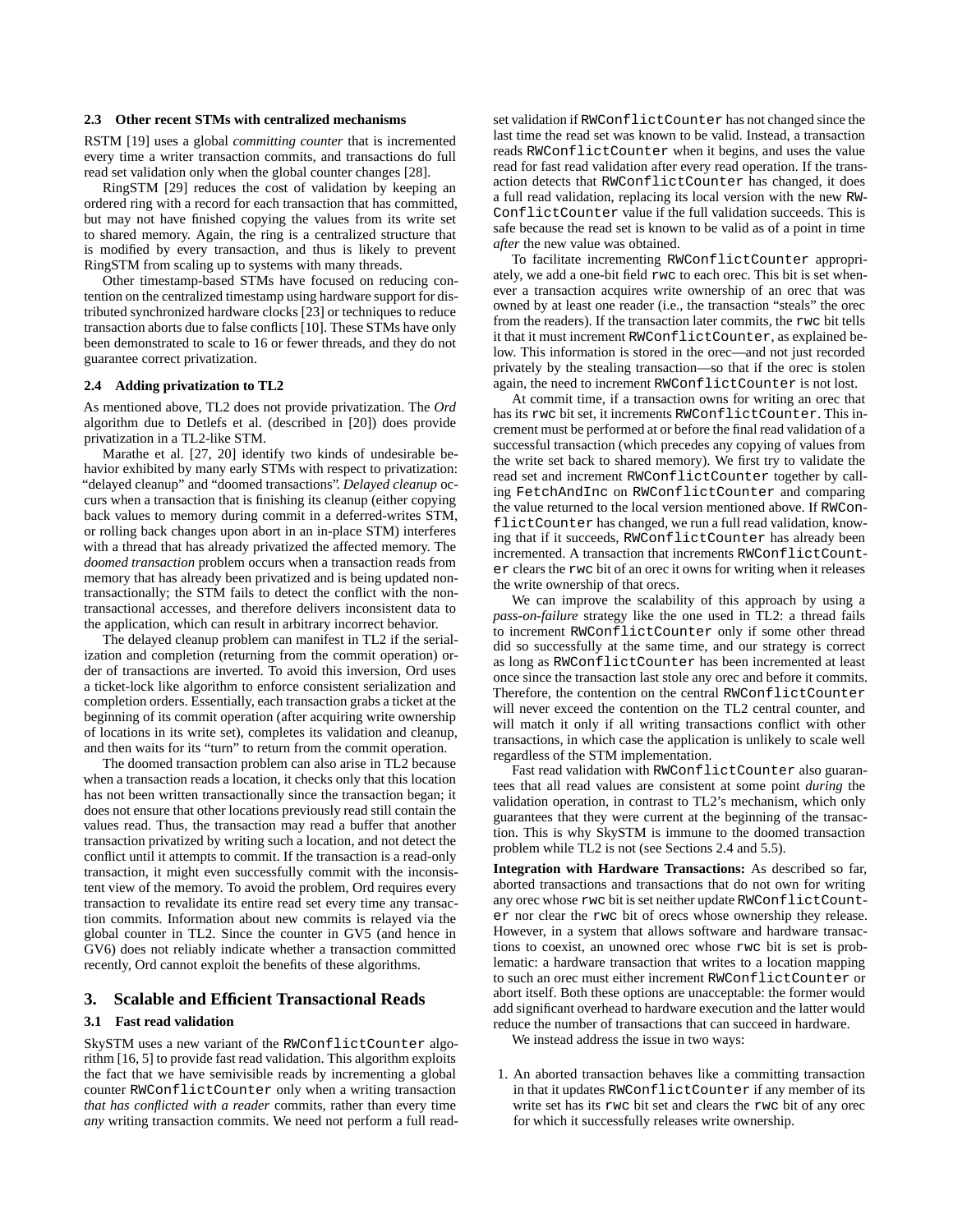

**Figure 1.** HashTable with *keyrange* = 128,000, 50% insertions, 50% deletions.

2. The last transaction to release *read* ownership of an orec whose rwc bit is set also clears the bit after incrementing RWConflictCounter.

These measures cause RWConflictCounter to change more often, inducing more full validations, than necessary for correctness. But that slight additional cost increases the number of transactions that can run in hardware without introducing unnecessary overhead for hardware execution.

## **3.2 Evaluation**

All experiments presented in this paper were run on a 1.4 GHz Sun SPARC Enterprise® T5440 server [11], which combines chip-level multithreading (*CMT*) and symmetric multiprocessing (*SMP*) design aspects. The T5440 contains four UltraSPARC® T2 Plus processors connected via four UltraSPARC T2 Plus XBR coherency hubs. Each T2 Plus processor contains a single 4 MB L2 cache shared by eight cores, each of which supports 8 hardware threads, for a total of 64 hardware threads per chip. Thus, while the machine supports up to 256 hardware threads, inter-thread communication overhead increases significantly when running more than 64 threads, as then not all threads share the same L2 cache.

In this section, we show that a centralized synchronization mechanism, such as the timestamp variable used by the TL2 STM, may severely impede scalability, even in the absence of application contention. We use a simple HashTable benchmark, which stores keys in 131,072 ( $2^{17}$ ) buckets, with chaining. Insert and delete operations do not modify the table if the target key is found or not found respectively. Each thread executes insert and remove operations with equal probability (50%) with keys chosen uniformly at random from the range of 0 to 127,999. The table is initialized with 64,000 random keys in this range, so that the probability for an insert or remove operation to succeed remains roughly the same (50%) throughout the run (the table always contains approximately half of the keys in the range). The benchmark provides a high degree of parallelism, and thus should scale well.

Figure 1 shows the throughput of the HashTable benchmark when running with: TL2-GV4, TL2-GV6, SkySTM using semivisible reads and the centralized RWConflictCounter mechanism, and a single lock. SkySTM scales almost linearly up to 256 threads, while TL2-GV4 scales only while all threads are on the same chip (i.e., up to 64 threads); beyond this point, throughput decreases. Thus, although SkySTM runs 1.39 times slower than TL2-GV4 on a single-thread run, its throughput is 4.94 times higher with 256 threads. On the other hand, the GV6 variant of TL2 outperforms all other solutions, as it reduces the contention on the centralized variable without the overhead of semivisible reads. Unfortunately, we are not aware of any way to provide privatization with the GV6 variant of TL2, or avoid the additional overhead for concurrent hardware transactions that is imposed by TL2's invisible reads.

Note that despite TL2's centralized timestamp variable, TL2- GV4 scales very well when its communication remains on-chip. The combination of a shared L2 cache and TL2's pass-on-failure strategy reduces contention on the timestamp sufficiently to allow good scalability. However, with more than 64 threads, the added cost of off-chip L2 cache misses, caused by the timestamp variable bouncing between the four chips, produces significant performance degradation.

When we modify the benchmark to increase contention, the performance of the TL2-GV4 variants doesn't change much, but SkySTM performance suffers considerable degradation, to the point where SkySTM's performance only beats that of TL2-GV4 by 13% at 256 threads. This degradation is caused at least in part by SkySTM's poor contention management. Addressing that issue is ongoing work.

# **4. Scalable Read-Sharing**

In applications with high levels of read sharing, semivisible reads can introduce significant contention even when there is no conflict inherent to the application. For example, the root of a binary tree is read by every operation on the tree, but typically is rarely written. In this case, the root should not be a significant source of contention. However, with the naive implementation of semivisible reads described in Section 2.1, which uses a simple read counter in each orec, every operation modifies the read counter twice. Thus, the read counter is highly contended. For SkySTM to scale for such applications, we must reduce the contention on the read counter.

The key observation for reducing contention on the read counter is that the exact value of the counter is not important: it matters only whether the count is zero or nonzero. Therefore, two transactions that want to acquire read ownership of an orec need not contend if the orec is already owned for reading by some other transaction; the read counter is already nonzero and additional read acquisitions will not make it zero. Similarly, a transaction releasing read ownership will not make the read counter zero unless it is the only reader. This observation led to the development of a *scalable nonzero indicator* (SNZI) [9], which supports *arrive* and *depart* operations that respectively increment and decrement an abstract counter, and a *query* operation that determines whether the counter is nonzero.

To implement SNZI, we use a rooted tree of SNZI objects in which a child is implemented using its parent (i.e., an operation on a child may invoke operations on its parent). A reader may invoke an arrive operation at any node; it invokes the corresponding depart operation on the same node. An arrive operation on a node other than the root invokes an arrive operation on its parent if it may change the child's abstract counter from 0 to 1, and a depart operation on the child invokes a depart operation on the parent if it changes the child's abstract counter from 1 to 0. Query operations occur directly on the SNZI root node, whose abstract counter is nonzero if and only if the abstract counter of any node in the SNZI tree is nonzero. Thus, a child acts as a filter for its parent, and the tree structure greatly reduces contention for the root node. Although the root is frequently accessed, it is rarely written, so we can use a nonscalable algorithm (e.g., a simple counter) at the root without jeopardizing the scalability of the solution as a whole.

The basic SNZI object does not suffice for read indicators: a transaction wanting to write a location may "steal" the associated orec from transactions that own it for reading. In that case, the read counter is reset to 0. This motivated the development of the SNZI-R ("snazzier") variant [9], which supports a *reset* operation.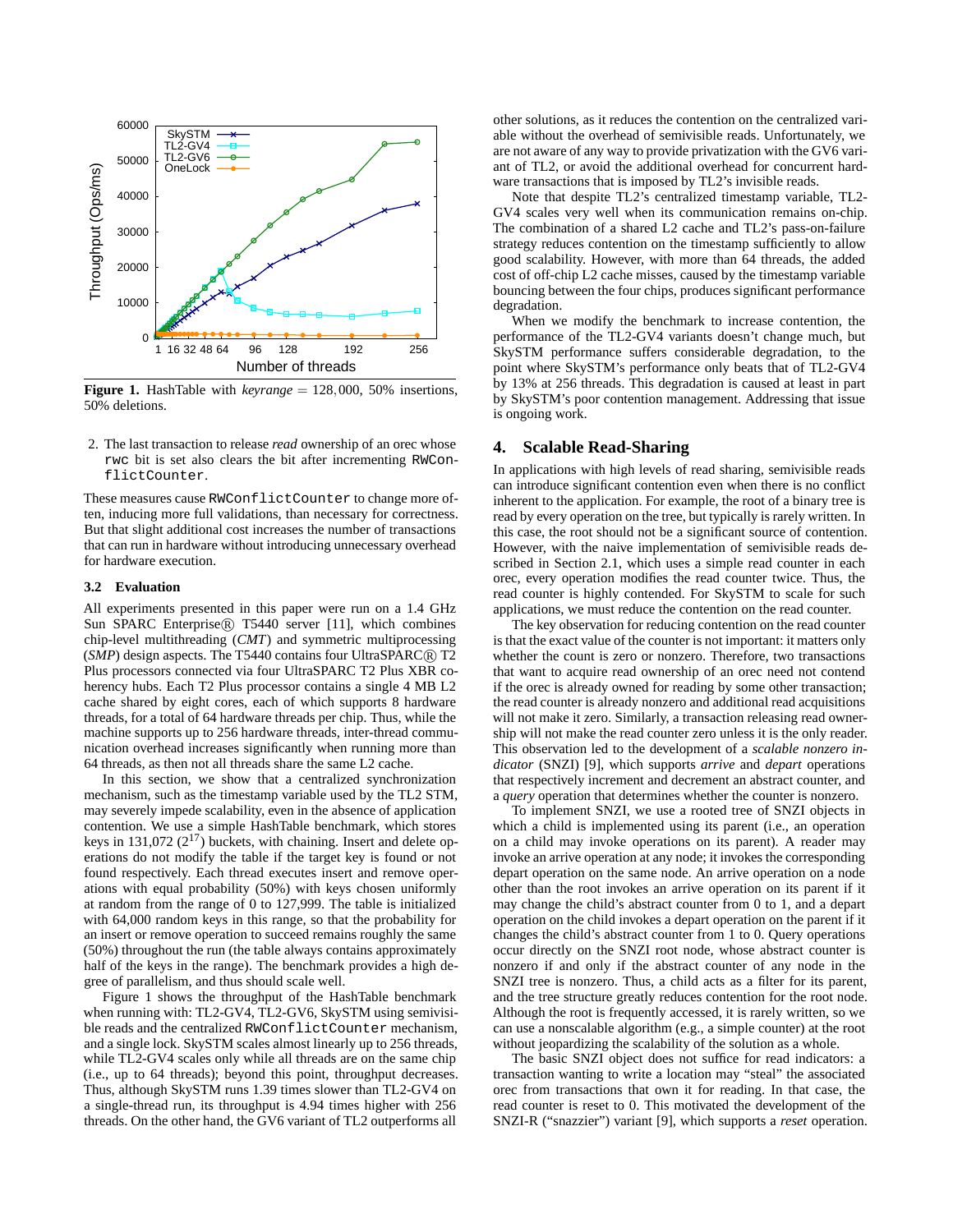Although subsequent readers that arrive and depart (after the writing transaction commits or aborts) increment and decrement the abstract counter normally, readers whose ownership was revoked when the orec was stolen must *not* decrement the abstract counter: their contribution to the read counter was already removed by the reset operation. Often, a reader does not attempt to depart because it recognizes that its ownership has been revoked. However, the attempt cannot always be avoided: the reader might be just about to release ownership of the orec (i.e., depart) when the orec is stolen. Therefore, we must distinguish departs by readers whose ownership has been revoked from those that still own the orec for reading.

To achieve this, a SNZI-R object maintains an *epoch*, which is returned by the query operation (together with whether the abstract counter is nonzero). To arrive, a reader uses the query operation to determine the current epoch, and tries to arrive in that epoch. To depart, it uses the epoch to which it previously arrived. A reset operation replaces the current epoch with a new one (epochs must not be reused). The abstract counter is modified only by arrive and depart operations of the current epoch. Thus, if the current epoch is changed (by a reset operation) between the time a reader arrives and the time it departs, the reader's depart operation will have no effect on the abstract counter. In SkySTM, a reset operation coincides with a write acquisition of an orec, and the epoch is the id of the transaction that last acquired it for writing.

Since the publication of [9], we developed a new version of the hierarchical SNZI algorithm that is significantly simpler and slightly more efficient. Pseudocode for the new SNZI-R arrive and depart operations<sup>5</sup> is presented in Figure 2. The key difference between this new algorithm and the original one is that in the new algorithm, when the counter is zero, we *first* arrive at the parent and only then try to increment the child's counter from zero to one. Changing the order in which we arrive at the parent and modify the child's counter eliminates the need for the intermediate  $\frac{1}{2}$  value and the version number used in the original SNZI algorithm [9], and significantly simplifies the correctness proof.

## **4.1 SNZI in SkySTM**

SkySTM uses the new SNZI-R algorithm for implementing the read indicator in an orec. A small counter, denoted as the *SNZI counter*, is used in the orec to implement a root SNZI object; an arrive or depart operation on that object simply increments or decrements the orec's SNZI counter, conditional on the epoch of the arrive or depart operation being the current epoch (recall that the current epoch is the id of the transaction that most recently owned the orec for writing, which is also maintained in the orec).

The SNZI-R tree structure has three layers: the orec, a single child node of the orec and several "grandchild" leaf nodes. Each thread is assigned a leaf; it always arrives and departs at this leaf. Threads are scattered randomly among the leaves so that each leaf is assigned to at most eight threads. We are exploring various tree structures and assignment schemes to better adapt to different performance characteristics over a range of machine architectures.

It can be shown that because the orec's SNZI counter is incremented only by a single child node, and only when this node's abstract counter may change from 0 to 1, the orec's SNZI counter is at most 1 when no arrive operation is executing. Thus, we found that allocating a few bits in the orec for this counter is sufficient to avoid overflow; in the unusual case that the counter does get saturated, we use a back off and retry strategy. (In [9], we introduced a special algorithm for the root node that used only a single bit in the  $X = (ctr, epoch)$ : (N,N), initially (0,0) *parent*: SNZI-R

#### Arrive(*e*)

```
pArr ← false
   repeat
       x \leftarrow Read(X)if x.epoch \geq e then return
        if x.ctr = 0 \vee x.epoch < e then
            x' \leftarrow (1, e)if ¬pArr then
                parent.Arrive(e)
                pArr ← true
        else
            x' \leftarrow (x. \text{ctr} + 1, e)until CAS(X, x, x')if pArr ∧ x'.ctr \neq 1 then
       parent.Depart(e)
    return
Depart(e)
   repeat
        x \leftarrow Read(X)if x.epoch \neq e then return
    until CAS(X, x,(x.ctr−1, e))
    if x.ctr = 1 then
        parent.Depart(e)
```
**Figure 2.** Code for new SNZI-R Arrive and Depart operations

orec for the indicator, but we did not find it necessary in practice for SkySTM.)

Although the SNZI-R algorithm greatly improves the scalability of read indicators, it entails nontrivial overhead compared to the simple counter. Therefore, SkySTM uses the SuperSNZI-R strategy [9], which incorporates a small additional *read counter* field in the orec, to be used when the contention is low. To arrive at the read indicator of an orec, a transaction checks whether the orec's SNZI counter is zero, and if so, tries to arrive by simply incrementing the read counter. After several failed attempts to do so, the transaction resorts to arriving using the SNZI-R tree associated with the orec. Thus, the more costly SNZI-R algorithm is used only when the SNZI counter is already nonzero (indicating that the orec's read indicator is already contended), or when contention on the read counter is encountered. In addition to significantly improving performance, using SuperSNZI-R allows SkySTM to allocate SNZI-R trees only for contended orecs, thus significantly reducing the space overhead of the solution.

Note that with the arrive operation presented in Figure 2, all threads that read a node's counter as 0 arrive at the node's parent, and then all but one of them (the one that successfully changes the node's counter from 0 to 1) cancel their arrival at the parent by departing from it before returning from their arrive operation. To reduce contention on the parent due to such superfluous arrivals, SkySTM uses a simple extension to the SNZI algorithm in which a thread announces, by writing to an Announce flag using a regular write operation, that it is about to arrive at the parent; other threads that observe this flag as set delay their arrival at the parent, avoiding it completely if the node's counter is modified while they are delaying. While this simple extension does not *guarantee* that it will reduce the number of superfluous arrivals at the parent, it works well in practice, significantly reducing the number of arrive and depart operations invoked on the parent.

<sup>5</sup> As in [9], for simplicity of presentation, the pseudocode shows an arrive operation that requires epochs to be totally ordered. In SkySTM, we use a slightly modified variant that works with unordered epochs.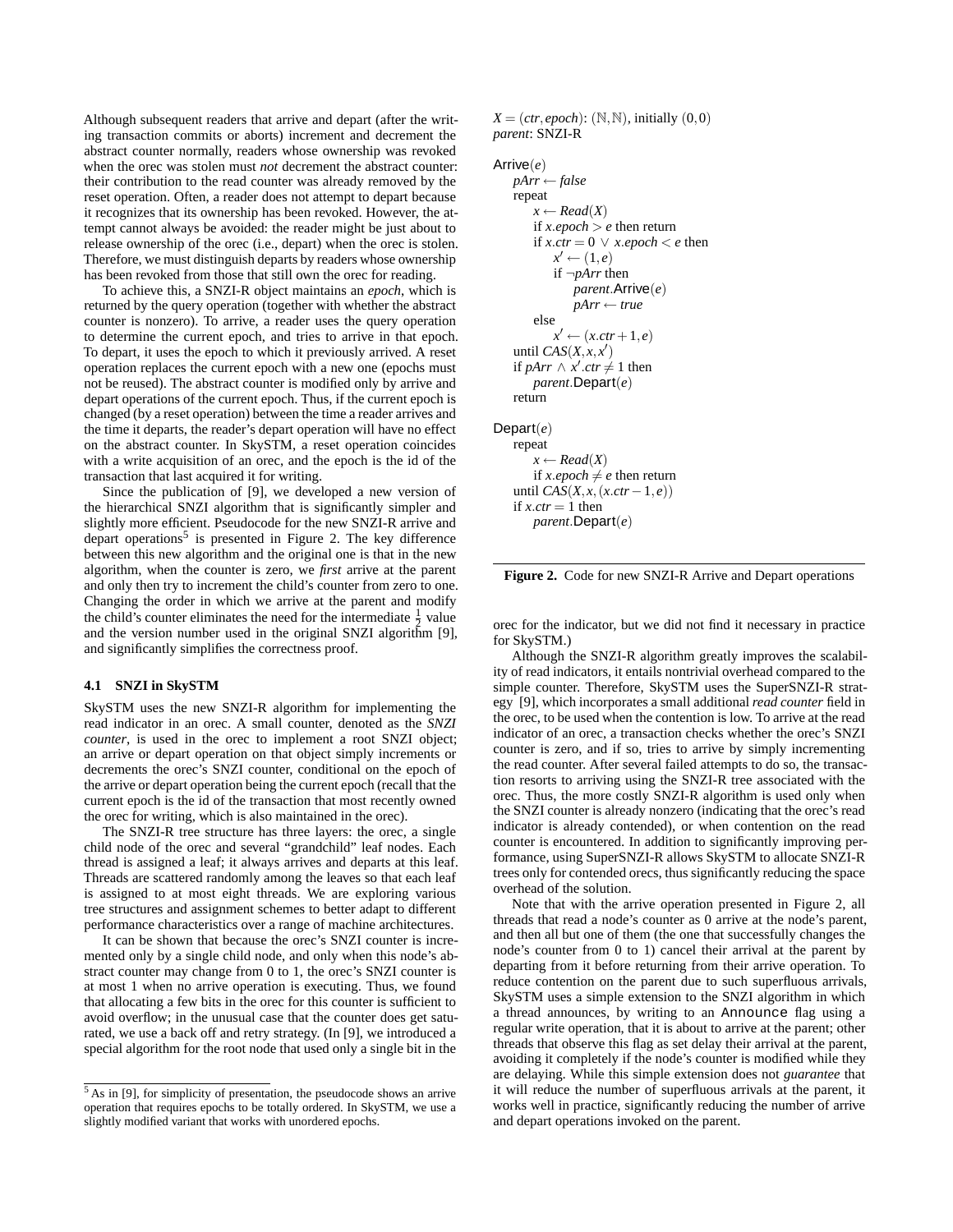

**Figure 3.** HashTable with a high level of read sharing: *keyrange* = 128,000, 50% insertions, 50% deletions.

# **4.2 Evaluation**

In this section, we demonstrate how SNZI improves performance under heavy read sharing when using semivisible reads. To this end, we introduce a level of indirection to the HashTable benchmark: in this variant, the table of buckets is accessed via a shared pointer that has to be read (by all threads) at the beginning of each operation (such as might be used by a resizable hash table). We compare SkySTM with a version that uses simple counters for its read indicators (that is, with SNZI disabled). Figure 3 presents the results.

SkySTM scales reasonably well up to 256 threads despite heavy read sharing on the shared HashTable pointer. In contrast, the version of SkySTM with SNZI disabled starts scaling worse than SkySTM with as few as 16 threads, and when the number of threads exceeds 64, so that multiple chips are in use, throughput degrades with additional threads. By 96 threads, SkySTM with SNZI disabled performs worse than the single global lock.

While SNZI greatly improves the scalability, it does not come for free: with more than 8 threads, the throughput of the HashTable variant without the indirection is 36% higher than that of the variant with the indirection. The level of indirection introduces some additional cost, but in similar experiments with TL2, it caused only a 12% degradation, suggesting that SkySTM's degradation is primarily due to SNZI overhead, not the extra level of indirection.

# **5. Scalable Privatization**

Like most STMs, SkySTM does not support *strong atomicity*, and therefore forbids concurrent accesses by nontransactional and transactional accesses to the same data. If this rule is violated, the atomicity guarantee of transactional memory may be compromised, for example by allowing a transaction to see inconsistent data or other threads to see internal states of a transaction.

However, it is desirable to allow nontransactional access to data that might have been *previously* accessed transactionally for at least two reasons. First, processing the data may require the use of library functions that have not been instrumented for use within transactions. It is not always possible to recompile such functions—the source code may not be available, for example. Second, the instrumentation necessary to run within transactions imposes significant overhead, so isolating data (using a transaction) and processing it nontransactionally can significantly improve overall performance.

As discussed in Section 1, we prefer to address the privatization problem *implicitly*, without requiring explicit annotations by the programmer. Previous implicit privatization mechanisms [24, 20] depend on centralized metadata that is modified frequently, and hence severely degrade scalability.

In Section 2.4 we mentioned two privatization related problems, one due to delayed cleanup, and one due to doomed transactions. As explained in Section 5.5, SkySTM (unlike TL2) is immune to the doomed transaction problem. Below we explain how to address the delayed cleanup problem in a scalable way. For clarity, our description focuses on the following *privatization guarantee*:

If a transaction "isolates" a chunk of memory so that no other thread should be able to access it (e.g., by setting all shared references to that memory chunk to NULL), then once the isolating transaction completes its commit phase, no further writes to that memory chunk are executed by other threads.

This guarantee ensures that standard privatization idioms work as expected. In particular, a thread can "isolate" a memory buffer by using a transaction to remove it from the shared (transactional) space, and then subsequently access such privatized memory buffers safely without transactions. As discussed in Section 5.5, the privatization algorithms considered in this paper actually provide a stronger guarantee that enables *proxy privatization*, in which one thread privatizes a chunk of memory on behalf of another.

Unlike previous privatization mechanisms, our new scalable one is *conflict-based*: nonconflicting transactions do not wait for each other. It does not use any centralized metadata, and hence does not affect the scalability of conflict-free programs.

Although we describe our mechanism for avoiding the delayed cleanup problem in the context of SkySTM, which uses deferred writes, it can be applied to other STMs including TL2 and STMs that use in-place writes, and it works in a hybrid environment with hardware and software transactions running concurrently.

## **5.1 The basic solution**

Our implicit privatization algorithm relies on the following simple observation:

A transaction that isolates a buffer must conflict with any other transaction that concurrently accesses that buffer.

In particular, a privatizing transaction must write some shared data to indicate that the buffer is no longer shared—data that must be read by any transaction that may access the buffer. For example, a buffer that is accessible only through a single global pointer can be isolated by setting that pointer to NULL. In this case, the global pointer is the shared data involved in the conflict—it is written by the privatizing transaction and is read by all transactions accessing the buffer. Thus, a privatizing transaction need wait only for transactions that have read some location that it wrote.

With an STM that uses deferred writes, no values are copied back into shared memory by a writing transaction until after it has executed its final read validation. Thus, a conflicting transaction that has not yet begun its final read validation cannot interfere with a privatizing transaction that has already committed because it will fail that validation and abort. Thus, a privatizing transaction need wait only for conflicting transactions that have begun their final read validations but not yet finished copying their write sets back to memory.

To enable waiting for these transactions, we add a *committing indicator* (CI) field to each orec. This field indicates whether any transaction that earlier had read ownership of that orec has already executed its final read validation of that orec, but has not yet completed its copyback. Like the read indicator, the committing indicator can be implemented by a simple counter—such a counter would be incremented together with the final read validation of the orec, and decremented after the commit operation has copied back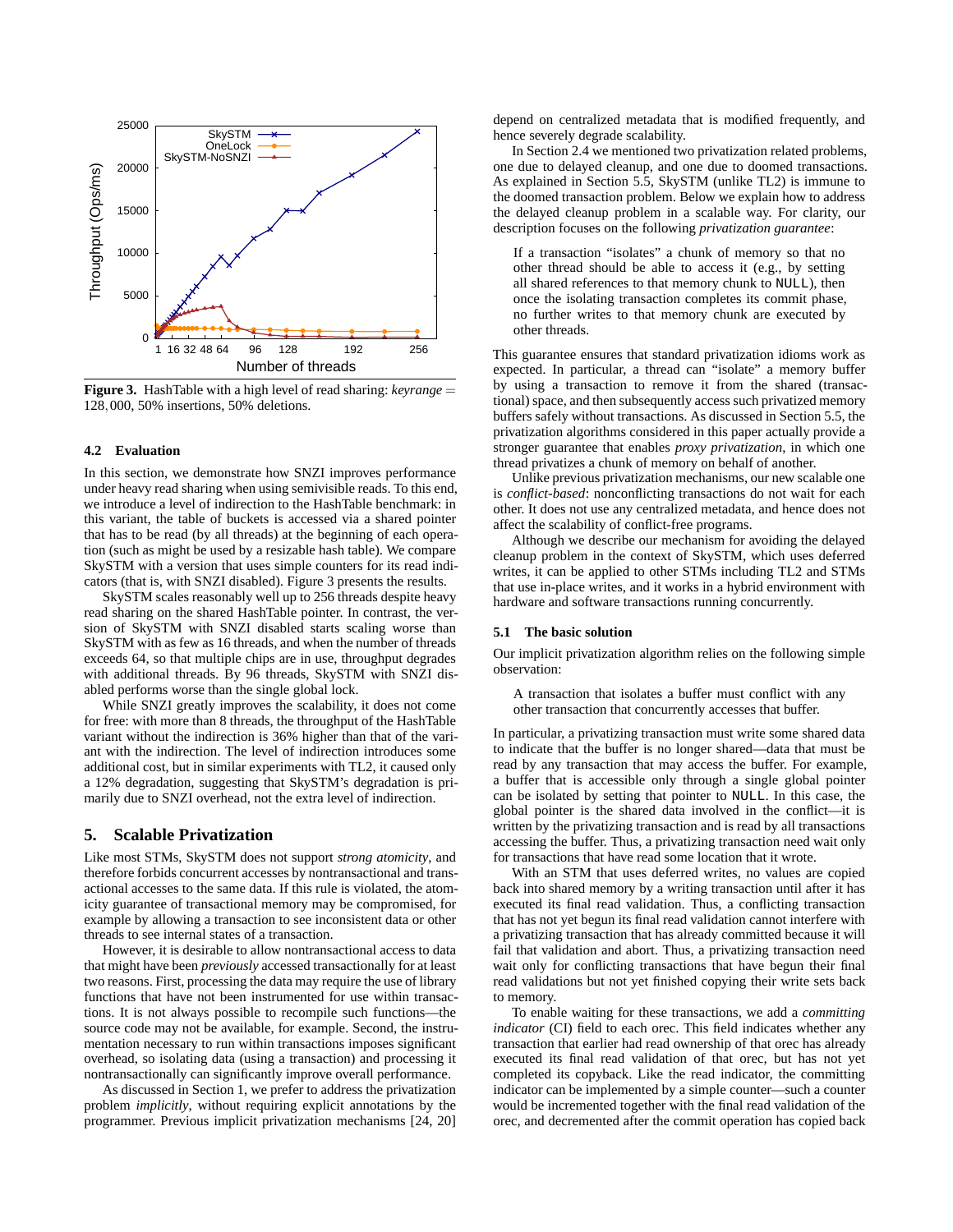all values from its write set to shared memory. In this case, the CI of an orec associated with a memory location read by a transaction is nonzero from the last time the transaction read-validates that orec until the transaction is done copying back the values from its write set to shared memory. Therefore, a privatizing transaction can provide the privatization guarantee by simply delaying the return from its commit operation until the CI of each orec it owns for writing is zero. Then any transaction that owned any of these orecs for reading has either finished its copyback phase, or will still read-validate that orec before committing (and the read validation will fail, causing the transaction to abort). In either case, once a transaction sees the CI of each orec in its write set as zero, no further writes to a buffer it has isolated can occur.

The following summarizes the steps taken by the new commit operation that provides implicit privatization:

- 1. (If in lazy acquire mode) acquire write ownership of all orecs in the write set in the usual manner (ignoring the CI fields).
- 2. For each orec in the read set that is not in the write set, atomically read-validate it, release read ownership (if necessary), and increment its CI. If validation fails, undo any prior increments of CIs, and abort (releasing the orecs owned for writing)
- 3. Change status from Active to Committed; if this fails, decrement CIs incremented in Step 2 and release each orec owned for writing.
- 4. Copy values from the write set back to shared memory.
- 5. Decrement the CIs incremented in Step 2.
- 6. For each orec owned for writing, wait until its CI is zero.
- 7. For each orec owned for writing, release write ownership.

The substeps of Steps 4 through 7 need not be executed in the order shown. However, some constraints are necessary: First, each substep of Step 4 must occur while the transaction has write ownership of the appropriate orec (i.e., between the corresponding substeps of Steps 1 and 7). Second, all substeps of Step 4 must occur before any substep of Step 5. Otherwise, the transaction might allow a privatizing transaction to complete before this transaction completes its copybacks. Third, each substep of Step 6 must occur after the corresponding orec has been acquired for writing in Step 1 (or earlier, in an eager-acquire STM). Otherwise, another transaction may increment the CI and proceed to its copyback phase after this transaction found the CI to be zero. Checking the CI after write ownership has been acquired prevents this because the other transaction will fail to read-validate the orec when it attempts to increment CI. Fourth, each substep of Step 6 must occur before the corresponding substep of Step 7 for the same orec. Otherwise, this transaction may be starved by a series of transactions that read the value after this transaction wrote it and keep the CI nonzero as they increment and decrement it. Finally, to achieve the proxy privatization property discussed in Section 5.5, Step 6 must *entirely* precede Step 7. This prevents another transaction from reading a location written by a privatizing transaction before the privatizing transaction has done all waiting needed to ensure the buffer is privatized.

Despite these constraints, there are many options for ordering the substeps in this algorithm. Several considerations apply. First, the main point of the CIs is to reduce the amount of time a privatizing transaction must wait for a conflicting reader. This suggests decrementing CIs as soon as it is safe to do so, as shown above. Similarly, delaying waiting steps allows more time for the waitedfor condition to become true, while other useful work continues to be performed. This suggests waiting for CIs to become zero as late as possible.

On the other hand, some loops may be combined, which may improve single-threaded performance at the cost of slightly *increased*

CI hold times. In our implementation, we combine the substeps of Steps 4 and 6 into a single loop, which iterates over orecs in the write set, for each one performing copybacks for locations covered by the orec, and then waiting for the CI to become zero. We also perform Step 5 after Step 7, because the sooner a transaction releases an orec, the sooner another can acquire it. We have not yet experimented extensively with alternative orderings.

## **5.2 CI optimizations**

Various enhancements to the basic algorithm can reduce the cost of updating the CIs.

**No overhead for read-only transactions:** Since a transaction must wait only for conflicting readers that might write to a buffer it has isolated, it need not wait for read-only transactions. Therefore, a read-only transaction can completely avoid the overhead of updating CIs. Also, a read-only transaction never waits for any CI to become zero since it does not have write ownership of any orec. Hence, our privatization scheme imposes no overhead on read-only transactions.

**Scalable committing indicators:** Like read indicators, scalable and efficient committing indicators can be implemented using SuperSNZI [9] (see Section 4). When using such CIs, however, it may not always be possible to atomically validate the orec and update the corresponding CI, as described in Step 2 of the commit operation.<sup>6</sup> If so, it is important to perform the update of the corresponding CI *before* the orec is read-validated. Otherwise, there would be a window between the time the orec is read-validated and the time the CI is updated, in which an isolating transaction may acquire write ownership of the orec and commit successfully, without waiting for the reader to finish its updates to the isolated buffer, and without causing that reader to abort (as the reader has already validated the orec). Updating the CI before validating the orec guarantees that a writer will always wait for all conflicting readers that might still be copying values back to memory.

#### **5.3 Interaction with hardware transactions**

Our privatization algorithm is designed for the SkySTM runtime, which enables hardware and software transactions to run concurrently. SkySTM guarantees that hardware and software transactions do not violate one another's atomicity by having a hardware transaction read STM metadata to detect any conflicts with software transactions. If a conflict is detected, the hardware transaction aborts itself. Otherwise, because the metadata is checked as part of the hardware transaction, the transaction can commit only if the metadata does not change before the hardware transaction commits. Thus, when a hardware transaction does commit successfully, it is guaranteed that there is no conflict with any software transaction.

Hardware transactions cannot violate the privatization guarantee by writing to a buffer isolated by a *software* transaction, because the software transaction causes any hardware transaction that may access the isolated buffer to abort when the buffer is isolated. Therefore, to provide the privatization guarantee when hardware transactions are involved, the only additional guarantee we need is that if a *hardware* transaction isolates a buffer, that buffer will not later be written by a software transaction. Unfortunately, we cannot use the same solution that is used by software transactions (waiting for CIs to be zero), because once a hardware transaction observes a nonzero CI, it will be aborted when the CI changes. Therefore, for hardware transactions, we simply abort the hardware transaction if it needs to write to a location whose corresponding CI is nonzero (this additional test adds no overhead because the orec for each location to which the transaction writes is checked in any case).

<sup>6</sup> For example, for an STM with invisible reads, performance is likely to dictate that the CI should not be colocated with the rest of the orec.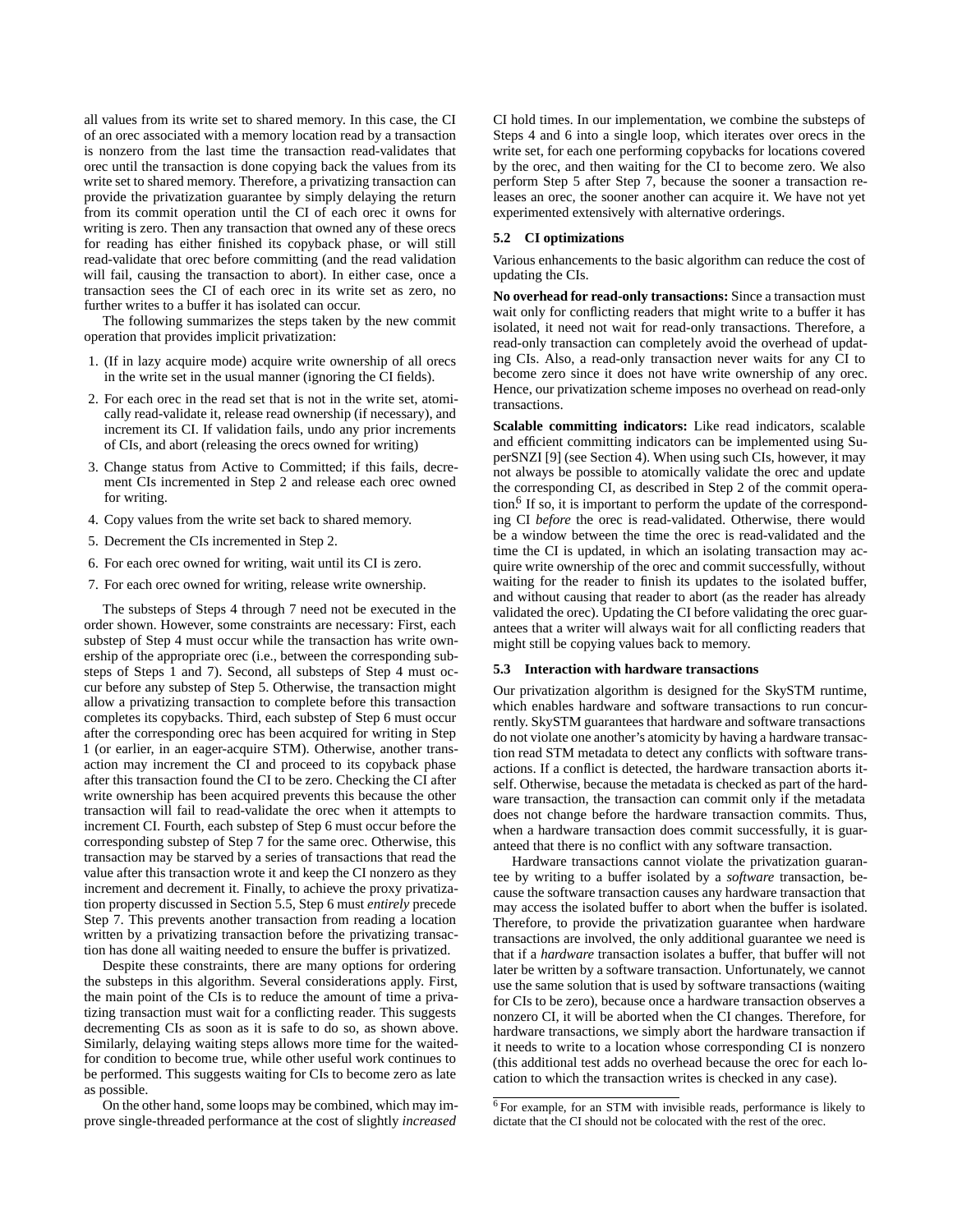## **5.4 Using our solution with in-place writes**

With an STM that uses in-place writes, it is not true that transactions can only write to an isolated buffer after they have committed successfully. It is still true, however, that such a transaction must have read something written by the isolating transaction, and hence that the writing transaction is no longer valid once the isolating transaction has committed successfully. Therefore, we can provide the privatization guarantee as follows:

- A transaction increments the appropriate CI immediately after the read operation, and decrements it after it has executed all writes to shared data (including writes whose purpose is to undo the writes done by an aborted transaction).
- Similar to the solution for an STM with deferred writes, once it commits successfully, a transaction waits until the CIs corresponding to its write operations become zero.

Doing this guarantees that a successfully committed isolating transaction waits until all transactions that have read memory that the isolating transaction has subsequently written (and are thus doomed) find out that they are aborted and finish undoing all their write operations, hence providing the privatization guarantee.

The optimization for read-only transactions can also be applied to this variant, by deferring increments to the CIs until the first write operation by the transaction is executed.

This variant is unlikely to scale as well as the deferred-writes variant, as a transaction must wait until all transactions with which it has a write-read conflict validate their read sets, find out that they are aborted, and undo their writes. In particular, the solution for in-place writes may entail waiting for arbitrary user code to finish executing before the next read-validation is executed. On the other hand, this solution will probably still scale better than a solution based on quiescence [14], which waits for *all* running transactions to read-validate, and requires reading their snapshots of a global counter, entailing significant coherence traffic [32].

#### **5.5 Stronger privatization guarantees**

By using the privatization mechanism as presented so far, and by read-validating after every transactional read, SkySTM avoids both kinds of privatization problems identified in [20], namely delayed cleanup and doomed transactions. Nonetheless, in some cases, it may be desirable to provide a stronger privatization guarantee so that transactions do not perform even *reads* from an isolated buffer after the isolating transaction commits. This guarantee is not provided by our solution: it does not wait for all conflicting aborted transactions to finish, and hence these transactions may read the buffer after they are aborted. Such a transaction is guaranteed to abort before returning to user code, so there is no risk of returning inconsistent data. However, once a thread has isolated a buffer, it may deallocate its memory. Subsequently, the operating system may deallocate the page containing that memory, so accessing it, even just by reading it, could cause the program to crash.

One approach to providing this stronger guarantee is to use a transaction-aware memory management system [14], which can then employ explicit privatization barriers [27]. Such a solution is acceptable if allocation/deallocation is relatively infrequent. A simpler approach for some environments is to use nonfaulting loads to guarantee that reading from a buffer that was freed will not cause a runtime error.

Avoiding transactional reads of privatized buffers also avoids the doomed transaction problem in TL2, which is susceptible to this problem because fast read validation in TL2 guarantees only that the location being read-validated has not been written by another transaction since the reading transaction began. Thus, if one transaction reads a location to determine that a particular memory buffer is not private, and another transaction subsequently privatizes that buffer, writing the location read by the first transaction, and then writes that buffer nontransactionally, then the first transaction (now doomed) might read the newly privatized buffer without detecting the conflict. The Ord variant [20] avoids such inconsistent reads of privatized buffers by requiring a transaction to revalidate its entire read set whenever the global version number changes. SkySTM does not have this problem because its read validation guarantees that all values read are valid and mutually consistent at some point *during the read validation*. As reads from a privatized buffer are performed only by doomed transactions, the read validation operation that follows the first read from the isolated buffer will detect that the transaction is doomed, and abort it.

*Proxy privatization* For ease of exposition, the descriptions above focus on the case in which a thread uses a transaction to privatize a memory buffer and then accesses the buffer nontransactionally after the transaction completes. However, privatization need not be so direct—one thread might use a transaction to privatize a buffer for another. We call this scenario *proxy privatization*. In this case, a stronger guarantee is needed: latent writes to the privatized buffer must be prevented even before the privatizing transaction completes its commit, because the other thread may access the buffer before then. Our algorithm and (our implementation of) Ord both guarantee that this idiom works correctly.

It remains to be seen exactly how ongoing efforts to precisely define language semantics for use with transactions will address the privatization problem. However, it seems clear that useful language semantics for contexts in which nontransactional memory accesses to previously transactional data are desirable or unavoidable must outlaw the undesirable behaviors that comprise the privatization problem. We therefore believe that the scalable privatization guarantee made by SkySTM—and the mechanisms we have introduced to achieve it—are likely to be useful in implementing whatever language semantics are eventually specified.

#### **5.6 Evaluation**

In this section we examine the cost of supporting privatization by comparing the performance of SkySTM to a variant with privatization disabled, as well as comparing TL2 to the privatizationenabled Ord variant [20]. Figure 4 presents the throughput of the HashTable benchmark (regular version, no indirection).<sup>7</sup> For SkySTM, both versions scale similarly, with the privatization solution paying a relative overhead of around 4% across the board. This demonstrates one of the most important advantages of our algorithm: when the application scales, so does our privatization algorithm. In contrast, the Ord algorithm pays dearly for privatization, scaling substantially worse than TL2-GV4. As explained earlier, the modifications to TL2-GV4 to achieve the privatizationsafe Ord algorithm cannot be applied to TL2-GV6.

We do not claim that our privatization algorithm is almost free, only that its cost is small when contention is low. As contention rises, our privatization solution will likely require more transactions to wait for each other, and hence its overhead is likely to increase.

To evaluate our solution with different levels of contention, we measured the privatization overhead with a red-black tree benchmark, using different key ranges (and tree sizes) to control contention levels. In all experiments, the tree is initialized with half the keys of the tested range, and in each iteration a thread chooses whether to insert, delete, or lookup a random key with distribution

 $7$  This benchmark has little contention and no memory is actually privatized. We are looking at the cost of enabling an application to privatize memory. Privatizing memory has no cost itself other than the cost of the conflicts it may introduce.